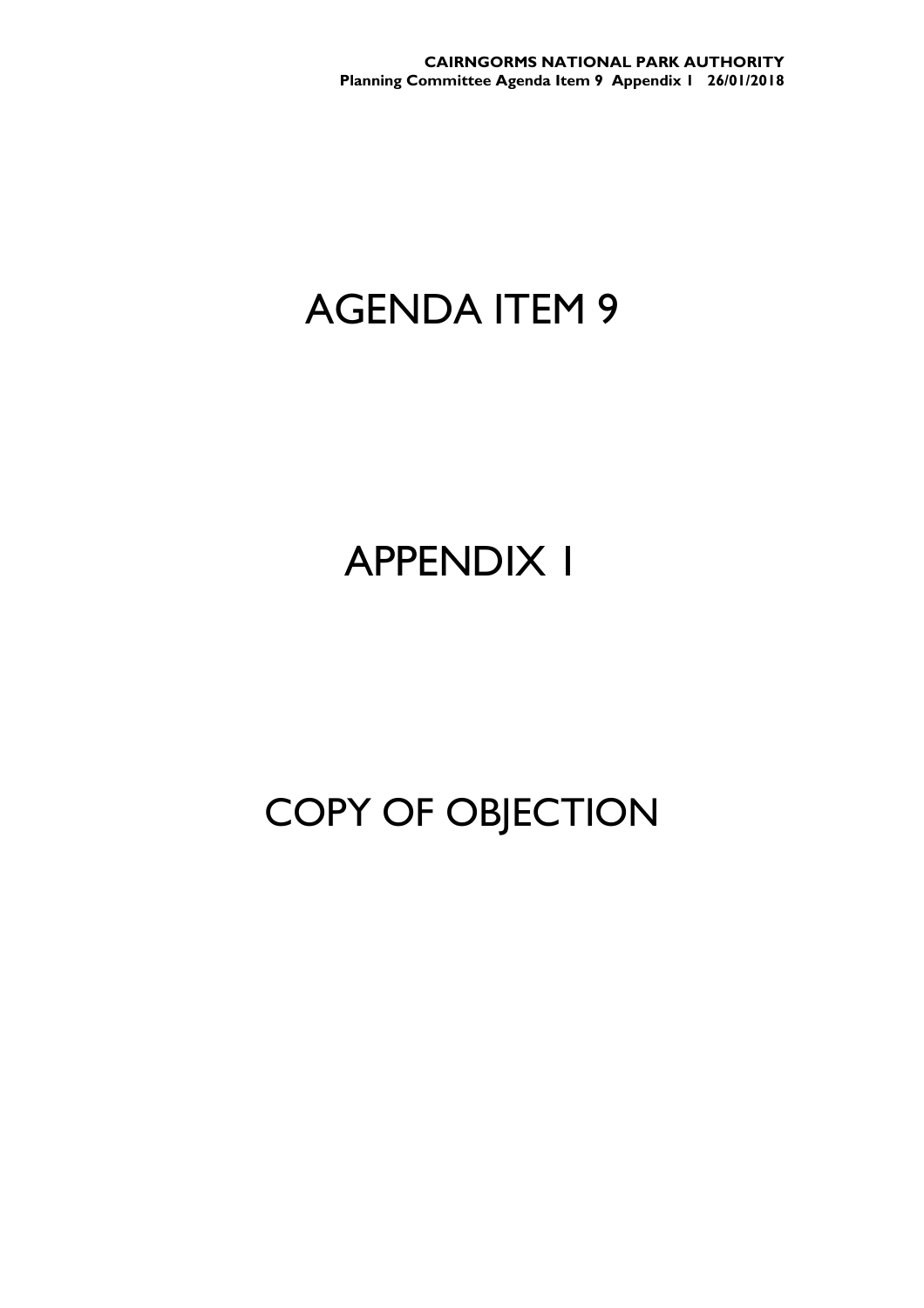Mr Mark Sanders Transport Scotland Buchanan House 58 Port Dundas Road Glasgow G4 0HF [a9dualling@transport.gov.scot](mailto:a9dualling@transport.gov.scot)

 14 The Square Grantown-on-Spey Moray PH26 3HG

CAIRNGORMS NATIONAL PARK AUTHORITY ÙGHDARRAS PÀIRC NÀISEANTA A' **MHONAIDH RUAIDH** 

> (t) 01479 873535 (f) 01479 873527 [enquiries@cairngorms.co.uk](mailto:enquiries@cairngorms.co.uk) www.cairngorms.co.uk gavinmiles@cairngorms.co.uk

23 January 2018

Dear Mr Sanders

The A9 Trunk Road (Killiecrankie to Glen Garry) (Trunking) Order 201[ ] The A9 Trunk Road (Killiecrankie to Glen Garry) (Trunking) Order 201[ ] The A9 Trunk Road (Killiecrankie to Glen Garry) (Trunking) Order 201[ ] A9 Dualling Programme: Killiecrankie to Glen Garry DMRB Stage 3 Environmental Statement

Thank you for consulting the Cairngorms National Park Authority on the draft road orders and environmental statement listed above.

The Cairngorms National Park has four aims set out by Section 1of The National Parks (Scotland) Act 2000:

*(a) to conserve and enhance the natural and cultural heritage of the area,*

*(b) to promote sustainable use of the natural resources of the area,*

*(c) to promote understanding and enjoyment (including enjoyment in the form of recreation) of the special qualities of the area by the public, and*

*(d) to promote sustainable economic and social development of the area's Communities*

Section 9 of that Act 2000 sets out that: *"The general purpose of a National Park authority is to ensure that the National Park aims are collectively achieved in relation to the National Park in a co-ordinated way."* Section 9.6 sets out that: *"In exercising its functions a National Park authority must act with a view to accomplishing the purpose set out in subsection (1); but if, in relation to any matter, it appears to the authority that there is a conflict between the National Park aim set out in section 1(a) and other National Park aims, the authority must give greater weight to the aim set out in section 1(a)."*

The CNPA is not the decision-maker for this project and has focussed its comments to date on the matters we have most expertise on, namely matters of Community and Private Assets, Outdoor Access, Ecology and Nature Conservation and Landscape and Visual impacts. Other statutory consultees have provided advice on the matters they focus on, all with a view to providing Transport Scotland with sufficient information to develop proposals for the route that take account of all relevant factors and minimise and mitigate the environmental impacts of the project.